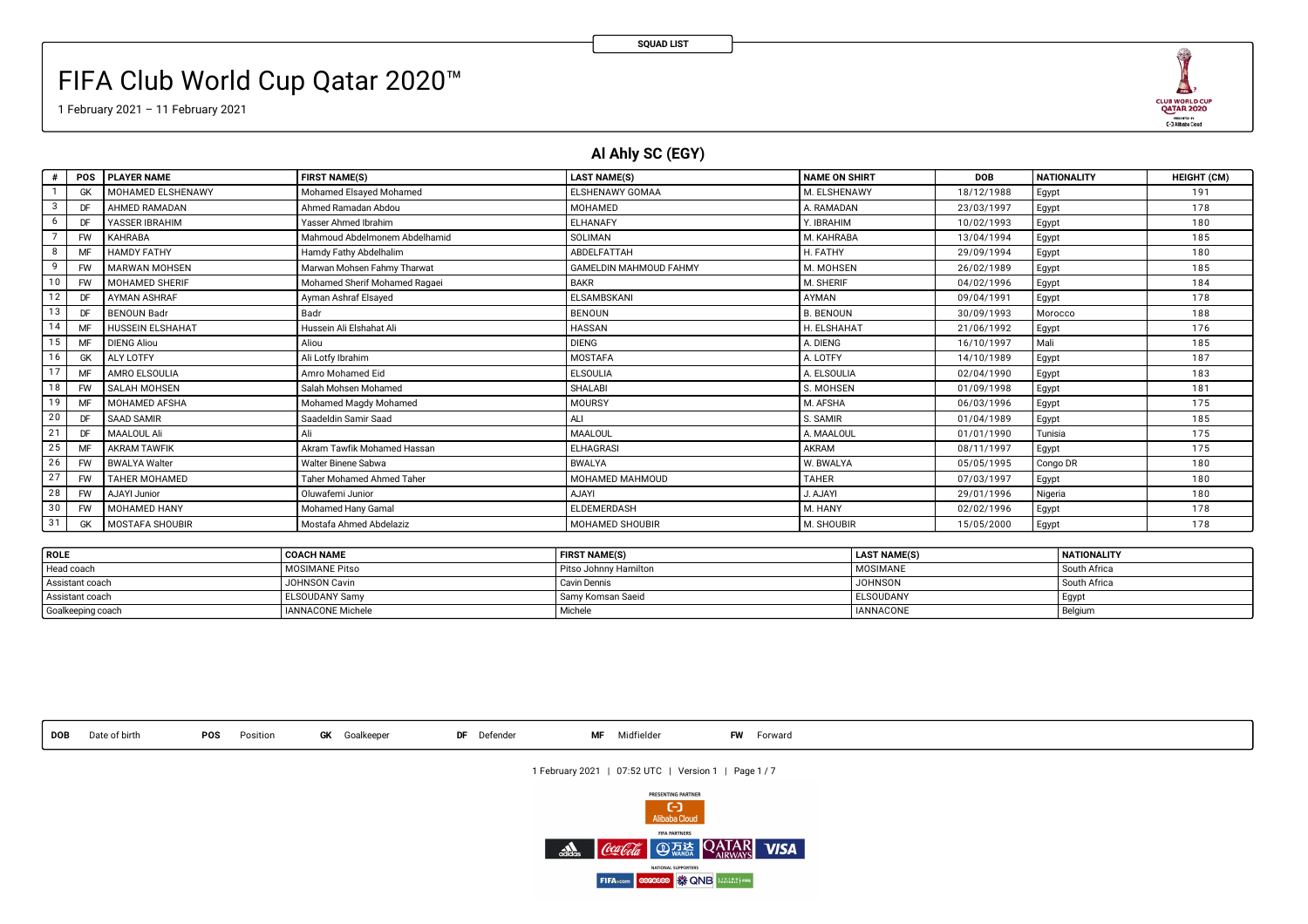# FIFA Club World Cup Qatar 2020™

等 **AND** CLUB WORLD CUP<br>QATAR 2020

1 February 2021 – 11 February 2021

## **Al Duhail SC (QAT)**

**SQUAD LIST**

| #              | <b>POS</b> | <b>PLAYER NAME</b>      | <b>FIRST NAME(S)</b>      | <b>LAST NAME(S)</b>      | <b>NAME ON SHIRT</b> | <b>DOB</b> | <b>NATIONALITY</b> | <b>HEIGHT (CM)</b> |
|----------------|------------|-------------------------|---------------------------|--------------------------|----------------------|------------|--------------------|--------------------|
|                |            | MOHAMMED ALBAKARI       | Mohammed Ahmed M          | <b>ALBAKRI</b>           | M. ALBAKRI           | 28/03/1997 | Qatar              | 174                |
| $\overline{2}$ |            | <b>MOHAMED MOUSSA</b>   | Mohamed Musa A            | ALI                      | M. MOUSSA            | 01/01/1986 | Qatar              | 181                |
| 3              |            | ALI MALOLAH             | Ali Malolah               | KARAMI                   | ALI M.               | 26/02/1999 | Qatar              | 174                |
| $\overline{4}$ |            | <b>BENATIA Mehdi</b>    | Mehdi Amine               | EL MOUTTAQUI-BENATIA     | <b>BENATIA</b>       | 17/04/1987 | Morocco            | 190                |
| 5              |            | <b>BASSAM HISHAM</b>    | Bassam Husham A           | <b>ALRAWI</b>            | <b>B. HISHAM</b>     | 16/12/1997 | Qatar              | 176                |
| 6              | DF         | <b>AHMED YASSER</b>     | Ahmed Yasser M            | ABDELRAHMAN              | A. YASSER            | 17/05/1994 | Qatar              | 183                |
|                | DF         | <b>ISMAIL MOHAMAD</b>   | Ismail                    | MOHAMAD M B              | ISMAIL M.            | 05/04/1990 | Qatar              | 171                |
| 8              |            | LUIZ JUNIOR             | Luiz Mairton C            | <b>JUNIOR</b>            | LUIZ                 | 13/01/1989 | Qatar              | 177                |
| 10             | <b>FW</b>  | <b>EDMILSON JUNIOR</b>  | Edmilson                  | PAULO DA SILVA           | EDMILSON JR.         | 19/08/1994 | Belgium            | 180                |
| 12             | MF         | <b>KARIM BOUDIAF</b>    | Karim                     | <b>BOUDIAF</b>           | K. BOUDIAF           | 16/09/1990 | Qatar              | 190                |
| 13             | <b>FW</b>  | MUBARAK SHANAN          | Mobark Shanan Kh          | <b>HAMZA</b>             | <b>MUBARAK S.</b>    | 20/02/2004 | Qatar              | 168                |
| 14             | MF         | ABDULLAH AL AHRAK       | Abdullah Abdulsalam A     | <b>ALAHRAK</b>           | A. AL AHRAK          | 10/05/1997 | Qatar              | 175                |
| 16             | GK         | KHALIFA ABABACAR        | Khalifa Ababacar          | NDIAYE                   | <b>KHALIFA</b>       | 07/07/1989 | Qatar              | 203                |
| 18             | DF         | <b>SULTAN AL BRAKE</b>  | Sultan Hussain M H        | AL BRAKE                 | ALBRAKE              | 07/04/1996 | Qatar              | 188                |
| 19             | <b>FW</b>  | ALMOEZ ALI              | Almoez Ali Zainelabdeen M | ABDULLA                  | MOEZ                 | 19/08/1996 | Qatar              | 184                |
| 20             | DF         | ALI AFIF                | Ali Hassan A              | YAHYA                    | <b>AFIF</b>          | 20/01/1988 | Qatar              | 173                |
| 21             | GK         | <b>SALAH ZAKARIA</b>    | Salah Zakaria M M         | <b>HASSAN</b>            | SALAH                | 24/04/1999 | Qatar              | 189                |
| 22             | MF         | KHALED MOHAMMED         | Khaled Mohammed M         | SALEH                    | K. MOHAMED           | 07/06/2000 | Qatar              | 170                |
| 23             | DF         | <b>ASSIM MADIBO</b>     | Assim Omer A              | <b>MADIBO</b>            | A. MADIBO            | 22/10/1996 | Qatar              | 162                |
| 24             |            | KARIMI Ali              | Ali Nozar                 | KARIMI                   | A. KARIMI            | 11/02/1994 | IR Iran            | 184                |
| 26             | <b>FW</b>  | <b>OLUNGA Michael</b>   | Michael Olunga            | <b>OGADA</b>             | OLUNGA               | 26/03/1994 | Kenya              | 193                |
| 29             | <b>FW</b>  | <b>MOHAMMED MUNTARI</b> | Mohammed                  | <b>MUNTARI</b>           | <b>MUNTARI</b>       | 20/12/1993 | Qatar              | 192                |
| 77             | <b>FW</b>  | <b>DUDU</b>             | Eduardo                   | <b>PEREIRA RODRIGUES</b> | <b>DUDU</b>          | 07/01/1992 | Brazil             | 167                |

| ROLE              | <b>COACH NAME</b>      | <b>FIRST NAME(S)</b> | <b>LAST NAME(S)</b> | <b>NATIONALITY</b> |
|-------------------|------------------------|----------------------|---------------------|--------------------|
| Head coach        | LAMOUCHI Sabri         | I Sabi               | <b>LAMOUCHI</b>     | France             |
| Assistant coach   | <b>KANTARI Ahmed</b>   | Ahmed                | <b>KANTARI</b>      | Morocco            |
| Goalkeeping coach | <b>PEDEMAS Olivier</b> | Olivier Bruno        | I PÉDÉMAS           | Franc <sub>c</sub> |

**DOB** Date of birth **POS** Position **GK** Goalkeeper **DF** Defender **MF** Midfielder **FW** Forward

1 February 2021 | 07:52 UTC | Version 1 | Page 2 / 7

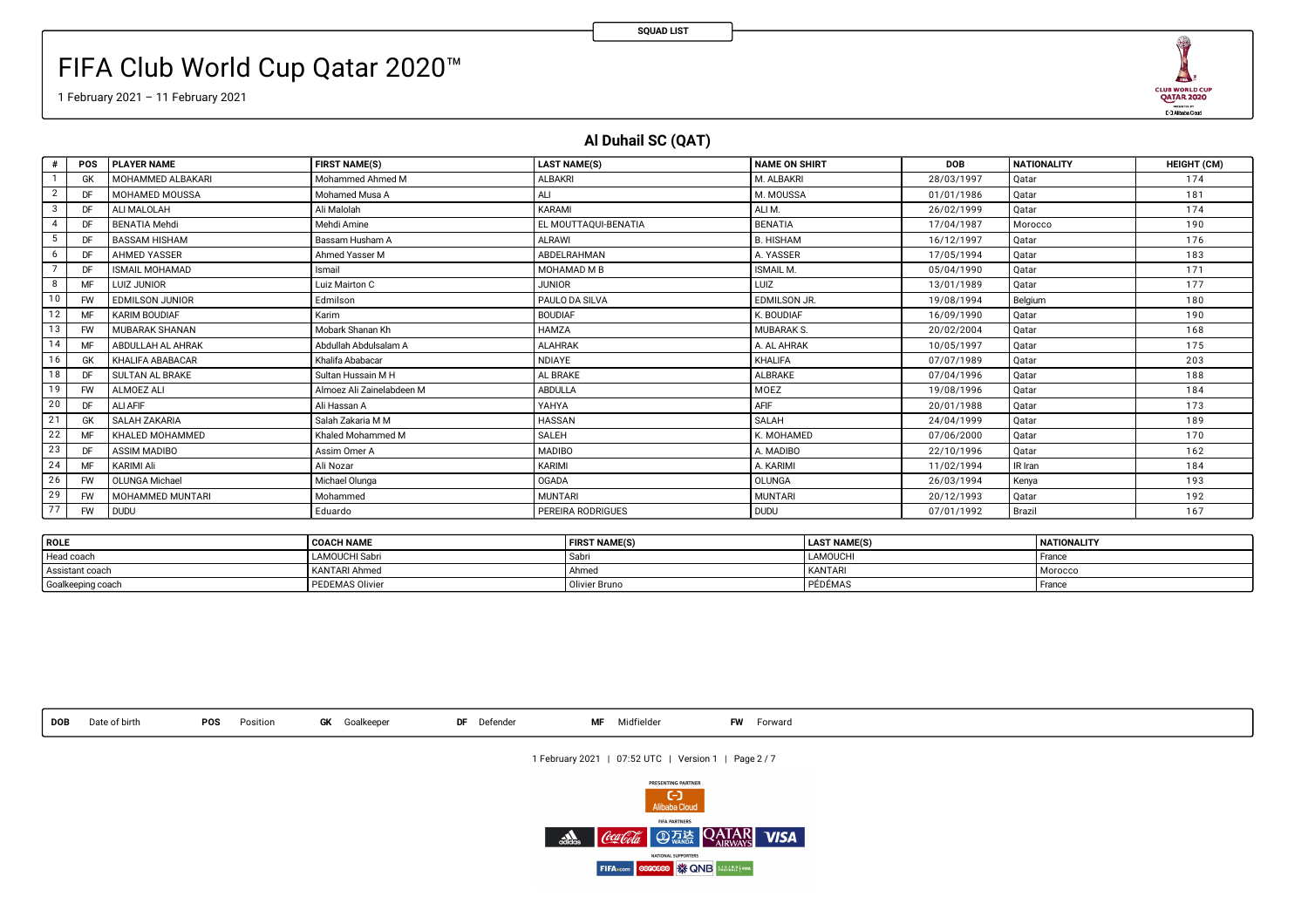# FIFA Club World Cup Qatar 2020™

1 February 2021 – 11 February 2021



## **FC Bayern München (GER)**

|          | <b>POS</b> | <b>PLAYER NAME</b>       | <b>FIRST NAME(S)</b>   | <b>LAST NAME(S)</b> | <b>NAME ON SHIRT</b> | <b>DOB</b> | <b>NATIONALITY</b> | <b>HEIGHT (CM)</b> |
|----------|------------|--------------------------|------------------------|---------------------|----------------------|------------|--------------------|--------------------|
|          | GK         | <b>NEUER Manuel</b>      | <b>Manuel Peter</b>    | <b>NEUER</b>        | <b>NEUER</b>         | 27/03/1986 | Germany            | 193                |
|          | DF         | SUELE Niklas             | Niklas                 | SÜLE                | SÜLE                 | 03/09/1995 | Germany            | 195                |
| 5        |            | PAVARD Benjamin          | Benjamin Jaques Marcel | PAVARD              | <b>PAVARD</b>        | 28/03/1996 | France             | 186                |
| 6        | MF         | KIMMICH Joshua           | Joshua Walter          | <b>KIMMICH</b>      | KIMMICH              | 08/02/1995 | Germany            | 177                |
|          | <b>FW</b>  | <b>GNABRY Serge</b>      | Serge David            | <b>GNABRY</b>       | <b>GNABRY</b>        | 14/07/1995 | Germany            | 176                |
| 8        | DF         | <b>MARTINEZ Javi</b>     | Javier                 | MARTINEZ AGUINAGA   | <b>MARTINEZ</b>      | 02/09/1988 | Spain              | 189                |
| <b>q</b> | <b>FW</b>  | LEWANDOWSKI Robert       | Robert                 | LEWANDOWSKI         | LEWANDOWSKI          | 21/08/1988 | Poland             | 185                |
| 10       | <b>FW</b>  | <b>SANE Leroy</b>        | Leroy Aziz             | SANÉ                | SANÉ                 | 11/01/1996 | Germany            | 183                |
| 11       | <b>FW</b>  | DOUGLAS COSTA            | Douglas                | COSTA DE SOUZA      | COSTA                | 14/09/1990 | Brazil             | 172                |
| 13       | <b>FW</b>  | CHOUPO-MOTING Eric Maxim | Eric Maxim             | CHOUPO-MOTING       | CHOUPO-MOTING        | 23/03/1989 | Cameroon           | 191                |
| 17       | DF         | <b>BOATENG Jerome</b>    | Jerome Agyenim         | <b>BOATENG</b>      | <b>BOATENG</b>       | 03/09/1988 | Germany            | 190                |
| 18       | MF         | GORETZKA Leon            | Leon Christoph         | GORETZKA            | GORETZKA             | 06/02/1995 | Germany            | 189                |
| 19       | <b>FW</b>  | <b>DAVIES Alphonso</b>   | Alphonso Boyle         | <b>DAVIES</b>       | <b>DAVIES</b>        | 02/11/2000 | Canada             | 183                |
| 20       | DF         | <b>SARR Bouna</b>        | Bouna Junior           | <b>SARR</b>         | SARR                 | 31/01/1992 | France             | 177                |
| 21       | DF         | <b>HERNANDEZ Lucas</b>   | Lucas Francois Bernard | HERNANDEZ           | <b>HERNANDEZ</b>     | 14/02/1996 | France             | 184                |
| 22       | <b>MF</b>  | ROCA Marc                | Marc                   | ROCA JUNQUÉ         | ROCA                 | 26/11/1996 | Spain              | 184                |
| 24       | MF         | <b>TOLISSO Corentin</b>  | Corentin               | <b>TOLISSO</b>      | <b>TOLISSO</b>       | 03/08/1994 | France             | 181                |
| 25       | <b>FW</b>  | <b>MUELLER Thomas</b>    | Thomas                 | MÜLLER              | MÜLLER               | 13/09/1989 | Germany            | 185                |
| 27       | DF         | <b>ALABA David</b>       | David                  | <b>ALABA</b>        | <b>ALABA</b>         | 24/06/1992 | Austria            | 180                |
| 29       | MF         | <b>COMAN Kingsley</b>    | Kingsley Junior        | COMAN               | COMAN                | 13/06/1996 | France             | 180                |
| 35       | GK         | <b>NUEBEL Alexander</b>  | Alexander              | NÜBEL               | NÜBEL                | 30/09/1996 | Germany            | 193                |
| 39       | GK         | HOFFMANN Ron-Thorben     | Ron Thorben            | <b>HOFFMANN</b>     | <b>HOFFMANN</b>      | 04/04/1999 | Germany            | 192                |
| 42       | MF         | MUSIALA Jamal            | Jamal                  | <b>MUSIALA</b>      | <b>MUSIALA</b>       | 26/02/2003 | Germany            | 180                |

| ROLE              | <b>COACH NAME</b>      | <b>FIRST NAME(S)</b> | <b>LAST NAME(S)</b> | <b>NATIONALITY</b> |
|-------------------|------------------------|----------------------|---------------------|--------------------|
| Head coach        | <b>FLICK Hansi</b>     | Hans-Dieter          | <b>FLICH</b>        | Germany            |
| Assistant coach   | <b>ROEHL Danny</b>     | Dann                 | RÖHL                | Germany            |
| Assistant coach   | <b>GERLAND Hermann</b> | Hermann              | GERLAND             | Germany            |
| Goalkeeping coach | <b>TAPALOVIC Toni</b>  | lon.                 | TAPALOVIC           | Croatia            |

**DOB** Date of birth **POS** Position **GK** Goalkeeper **DF** Defender **MF** Midfielder **FW** Forward

1 February 2021 | 07:52 UTC | Version 1 | Page 4 / 7

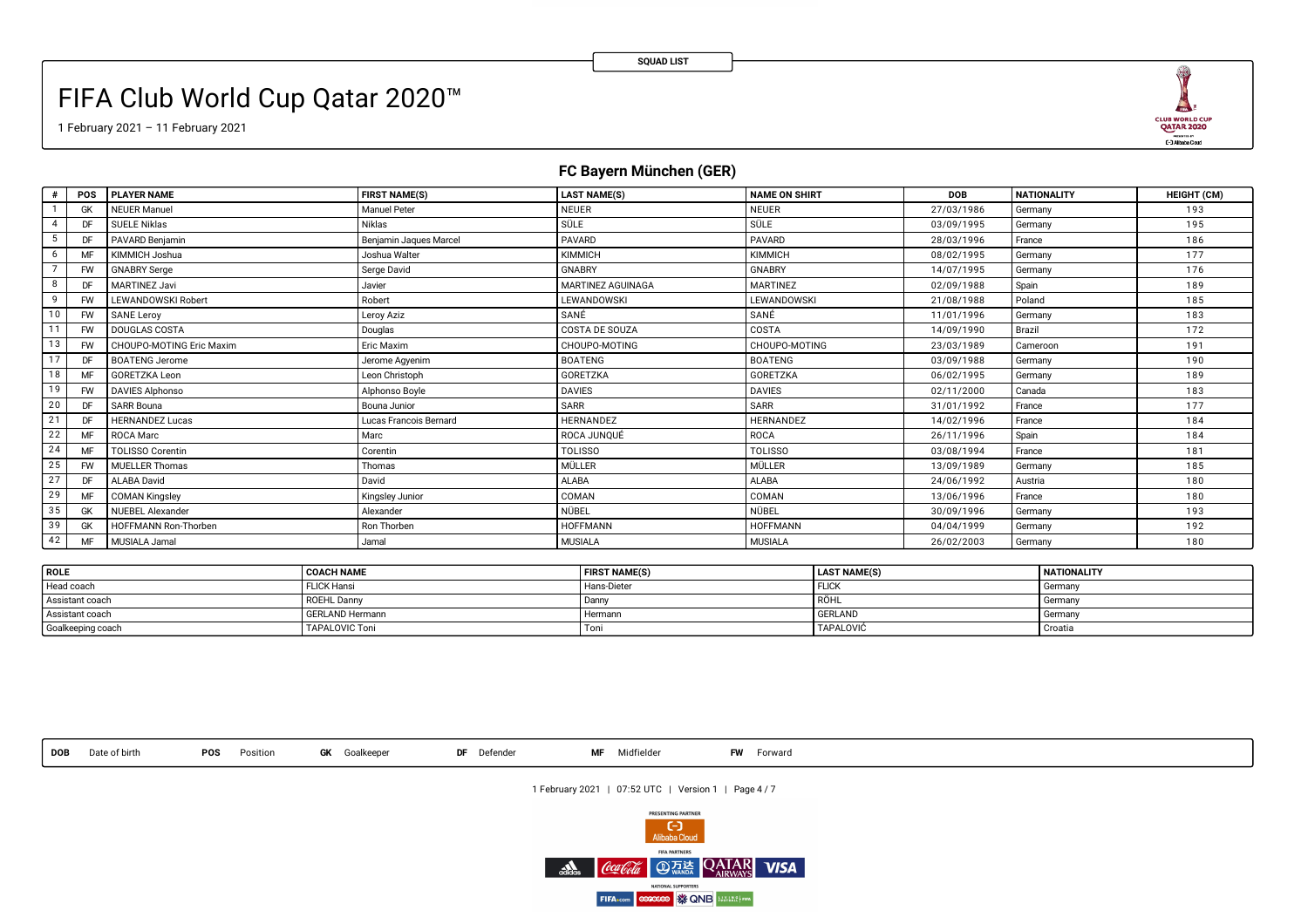# FIFA Club World Cup Qatar 2020™

1 February 2021 – 11 February 2021



### **SE Palmeiras (BRA)**

| #              | <b>POS</b> | <b>PLAYER NAME</b>       | <b>FIRST NAME(S)</b>    | <b>LAST NAME(S)</b>      | <b>NAME ON SHIRT</b> | <b>DOB</b> | <b>NATIONALITY</b> | <b>HEIGHT (CM)</b> |
|----------------|------------|--------------------------|-------------------------|--------------------------|----------------------|------------|--------------------|--------------------|
|                | GK         | <b>WEVERTON</b>          | Weverton                | PEREIRA DA SILVA         | WEVERTON             | 13/12/1987 | Brazil             | 189                |
| $\overline{2}$ | DE         | <b>MARCOS ROCHA</b>      | Marcos Luis             | ROCHA AQUINO             | <b>MARCOS ROCHA</b>  | 11/12/1988 | Brazil             | 176                |
| 3              | DE         | <b>EMERSON</b>           | Emerson                 | RAYMUNDO SANTOS          | EMERSON              | 05/04/1995 | Brazil             | 184                |
| $\overline{4}$ | DE.        | <b>KUSCEVIC Benjamin</b> | Benjamin                | KUSCEVIC JARAMILLO       | <b>KUSCEVIC</b>      | 02/05/1996 | Chile              | 186                |
| 5              | <b>MF</b>  | PATRICK DE PAULA         | Patrick                 | DE PAULA CARREIRO        | P. DE PAULA          | 08/09/1999 | Brazil             | 178                |
| 6              | DE         | <b>EMPEREUR</b>          | Alan                    | <b>EMPEREUR</b>          | <b>EMPEREUR</b>      | 10/03/1994 | Italy              | 186                |
| 8              |            | <b>ZE RAFAEL</b>         | Jose Rafael             | <b>VIVIAN</b>            | <b>ZE RAFAEL</b>     | 16/06/1993 | Brazil             | 175                |
| 10             | <b>FW</b>  | LUIZ ADRIANO             | Luiz Adriano            | SOUZA DA SILVA           | ADRIANO              | 12/04/1987 | Brazil             | 184                |
| 11             | <b>FW</b>  | <b>RONY</b>              | Ronielson               | DA SILVA BARBOSA         | RONY                 | 11/05/1995 | Brazil             | 166                |
| 12             | DE         | MAYKE                    | Mayke                   | ROCHA DE OLIVEIRA        | <b>MAYKE</b>         | 10/11/1992 | Brazil             | 179                |
| 13             | DF         | <b>LUAN GARCIA</b>       | Luan                    | <b>GARCIA TEIXEIRA</b>   | LUAN                 | 10/05/1993 | Brazil             | 189                |
| 14             |            | <b>GUSTAVO SCARPA</b>    | Gustavo Henrique        | <b>FURTADO SCARPA</b>    | G. SCARPA            | 05/01/1994 | Brazil             | 176                |
| 15             | DE         | <b>GOMEZ Gustavo</b>     | Gustavo Raul            | <b>GOMEZ PORTILLO</b>    | G. GOMEZ             | 06/05/1993 | Paraguay           | 185                |
| 17             | DF         | <b>VINA Matias</b>       | Matias Nicolas          | VIÑA SUSPERREGUY         | M. VIÑA              | 09/11/1997 | Uruguay            | 180                |
| 20             | MF         | <b>LUCAS LIMA</b>        | Lucas Rafael            | ARAUJO LIMA              | <b>LUCAS LIMA</b>    | 09/07/1990 | Brazil             | 175                |
| 22             | GK         | JAILSON                  | Jailson                 | MARCELINO DOS SANTOS     | <b>JAILSON</b>       | 20/07/1981 | Brazil             | 187                |
| 23             | <b>MF</b>  | <b>RAPHAEL VEIGA</b>     | Raphael                 | <b>CAVALCANTE VEIGA</b>  | R. VEIGA             | 19/06/1995 | Brazil             | 178                |
| 24             | GK         | <b>VINICIUS</b>          | Vinicius                | SILVESTRE DA COSTA       | <b>VINICIUS</b>      | 28/03/1994 | Brazil             | 194                |
| 25             |            | <b>GABRIEL MENINO</b>    | <b>Gabriel Vinicius</b> | <b>MENINO</b>            | G. MENINO            | 29/09/2000 | Brazil             | 180                |
| 27             | <b>FW</b>  | <b>GABRIEL VERON</b>     | <b>Gabriel Veron</b>    | <b>FONSECA DE SOUZA</b>  | G. VERON             | 03/09/2002 | Brazil             | 176                |
| 28             | MF         | <b>DANILO</b>            | Danilo                  | DOS SANTOS DE OLIVEIRA   | <b>DANILO</b>        | 29/04/2001 | Brazil             | 176                |
| 29             | <b>FW</b>  | WILLIAN                  | Willian                 | <b>GOMES DE SIOUEIRA</b> | <b>WILLIAN</b>       | 19/11/1986 | Brazil             | 171                |
| 30             | MF         | <b>FELIPE MELO</b>       | Felipe                  | MELO DE CARVALHO         | <b>FELIPE MELO</b>   | 26/06/1983 | Brazil             | 184                |

| l ROLE            | <b>COACH NAME</b>     | <b>FIRST NAME(S)</b> | <b>LAST NAME(S)</b>             | <b>NATIONALITY</b> |
|-------------------|-----------------------|----------------------|---------------------------------|--------------------|
| Head coach        | <b>ABEL FERREIRA</b>  | Abel Fernando        | MOREIRA FERREIRA                | Portugal           |
| Assistant coach   | RODRIGUES Carlos      | <b>Carlos Filipe</b> | RODRIGUES MARTINHO              | Portugal           |
| Assistant coach   | <b>MAGALHES Tiago</b> | Tiago Jose           | <b>MAGALHES DA COSTA</b>        | Portuga            |
| Assistant coach   | CASTANHEIRA Vitor     | Vitor Ilidio         | CASTANHEIRA PENAS               | Portugal           |
| Assistant coach   | <b>BARRETO Joao</b>   | João Miguel          | BARRETO MARTINS                 | Portugal           |
| Goalkeeping coach | DA COSTA Thales       | Thales Augusto       | <b>DA COSTA DAMASCENO SILVA</b> | <b>Brazi</b>       |

**DOB** Date of birth **POS** Position **GK** Goalkeeper **DF** Defender **MF** Midfielder **FW** Forward

1 February 2021 | 07:52 UTC | Version 1 | Page 5 / 7

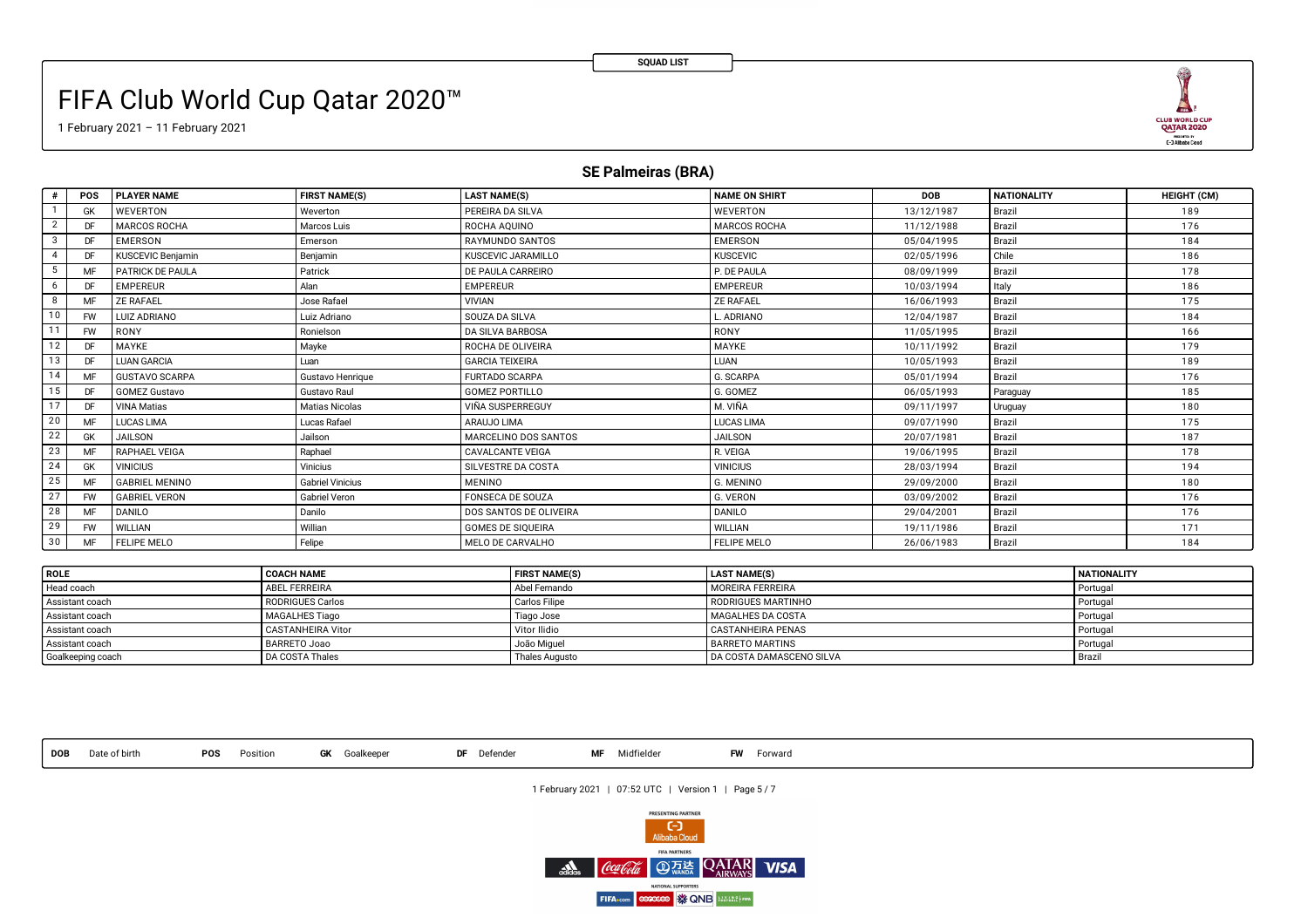# FIFA Club World Cup Qatar 2020™

1 February 2021 – 11 February 2021

## **Tigres UANL (MEX)**

|                        | <b>POS</b> | <b>PLAYER NAME</b>         | <b>FIRST NAME(S)</b>   | <b>LAST NAME(S)</b>        | <b>NAME ON SHIRT</b> | <b>DOB</b> | <b>NATIONALITY</b> | <b>HEIGHT (CM)</b> |
|------------------------|------------|----------------------------|------------------------|----------------------------|----------------------|------------|--------------------|--------------------|
|                        | GK         | <b>GUZMAN Nahuel</b>       | Nahuel Ignacio         | GUZMÁN                     | <b>NAHUEL</b>        | 10/02/1986 | Argentina          | 193                |
| 3                      |            | SALCEDO Carlos             | Carlos Joel            | SALCEDO HERNANDEZ          | C. SALCEDO           | 29/09/1993 | Mexico             | 188                |
| $\boldsymbol{\Lambda}$ |            | AYALA Hugo                 | Hugo                   | AYALA CASTRO               | H. AYALA             | 31/03/1987 | Mexico             | 183                |
| 5                      |            | RAFAEL CARIOCA             | Rafael                 | DE SOUZA PEREIRA           | R. CARIOCA           | 18/06/1989 | Brazil             | 185                |
| 8                      |            | SIERRA Jordan              | Jordan Steeven         | SIERRA FLORES              | J. SIERRA            | 23/04/1997 | Ecuador            | 169                |
| 10                     | <b>FW</b>  | <b>GIGNAC Andre Pierre</b> | André-Pierre Christian | <b>GIGNAC</b>              | <b>GIGNAC</b>        | 05/12/1985 | France             | 188                |
| 13                     |            | REYES Diego                | Diego Antonio          | <b>REYES ROSALES</b>       | D. REYES             | 19/09/1992 | Mexico             | 191                |
| 14                     |            | PURATA Juan Jose           | Juan Jose              | <b>SANCHEZ PURATA</b>      | <b>PURATA</b>        | 09/01/1998 | Mexico             | 187                |
| 17                     |            | FERNANDEZ Leonardo         | Leonardo Cecilio       | FERNANDEZ LOPEZ            | FERNÁNDEZ            | 08/11/1998 | Uruguay            | 166                |
| 18                     | DF         | CRUZ Aldo                  | Aldo Jafid             | <b>CRUZ SÁNCHEZ</b>        | A. CRUZ              | 24/09/1997 | Mexico             | 173                |
| 19                     |            | PIZARRO Guido              | Guido Hernan           | <b>PIZARRO DEMESTRI</b>    | PIZARRO              | 26/02/1990 | Argentina          | 185                |
| 20                     |            | AQUINO Javier              | Javier Ignacio         | AQUINO CARMONA             | AQUINO               | 11/02/1990 | Mexico             | 168                |
| 21                     | DF         | <b>MEZA Francisco</b>      | Francisco Javier       | <b>MEZA PALMA</b>          | F. MEZA              | 29/08/1991 | Colombia           | 184                |
| 22                     | MF         | FULGENCIO Raymundo         | Raymundo De Jesus      | <b>FULGENCIO ROMAN</b>     | R. FULGENCIO         | 12/02/2000 | Mexico             | 179                |
| 23                     | MF         | <b>OUINONES Luis</b>       | Luis Enrigue           | <b>OUIÑONES</b>            | L. QUIÑONES          | 26/06/1991 | Colombia           | 178                |
| 28                     |            | RODRIGUEZ Luis             | Luis Alfonso           | RODRIGUEZ ALANIS           | RODRÍGUEZ            | 21/01/1991 | Mexico             | 177                |
| 29                     |            | <b>DUENAS Jesus</b>        | Jesus Alberto          | DUEÑAS MANZO               | DUEÑAS               | 16/03/1989 | Mexico             | 179                |
| 32                     | <b>FW</b>  | <b>GONZALEZ Carlos</b>     | Carlos Gabriel         | <b>GONZALEZ ESPINOLA</b>   | C. GONZÁLEZ          | 04/02/1993 | Paraguay           | 183                |
| 33                     | <b>FW</b>  | <b>OUINONES Julian</b>     | Julian Andres          | QUIÑONES QUIÑONES          | QUIÑONES             | 24/03/1997 | Colombia           | 177                |
| 35                     | GK         | CHAVEZ Juan Pablo          | Juan Pablo             | CHAVEZ HERNANDEZ           | <b>JUAN PABLO</b>    | 16/07/1996 | Mexico             | 183                |
| 43                     | DF         | <b>AVALOS Erick</b>        | Erick Alejandro        | <b>AVALOS ALEJOS</b>       | ÁVALOS               | 21/04/2000 | Mexico             | 175                |
| 50                     | GK         | DELGADO Arturo             | Arturo                 | <b>DELGADO COVARRUBIAS</b> | <b>DELGADO</b>       | 18/02/2002 | Mexico             | 180                |
| 52                     | <b>FW</b>  | <b>OGAMA Patrick</b>       | Patrick                | OGAMA VENDRECHOVSKI        | P. OGAMA             | 22/03/2000 | Mexico             | 175                |

| ROLE              | <b>COACH NAME</b>     | <b>FIRST NAME(S)</b> | <b>LAST NAME(S)</b>         | <b>NATIONALITY</b> |
|-------------------|-----------------------|----------------------|-----------------------------|--------------------|
| Head coach        | FERRETTI Ricardo      | Ricardo              | <b>FERRETTI DE OLIVEIRA</b> | - Brazi.           |
| Assistant coach   | VENDRECHOVSKI Anselmo | Anselmo              | VENDRECHOVSKI JUNIOR        | l Brazı.           |
| Assistant coach   | RUIZ Marco            | I Marco Antonio      | <b>RUIZ GARCIA</b>          | Mexico             |
| Goalkeeping coach | <b>CALDERON Jose</b>  | José Abdon           | CALDERON CHAGOLLA           | Mexico             |

**DOB** Date of birth **POS** Position **GK** Goalkeeper **DF** Defender **MF** Midfielder **FW** Forward

1 February 2021 | 07:52 UTC | Version 1 | Page 6 / 7